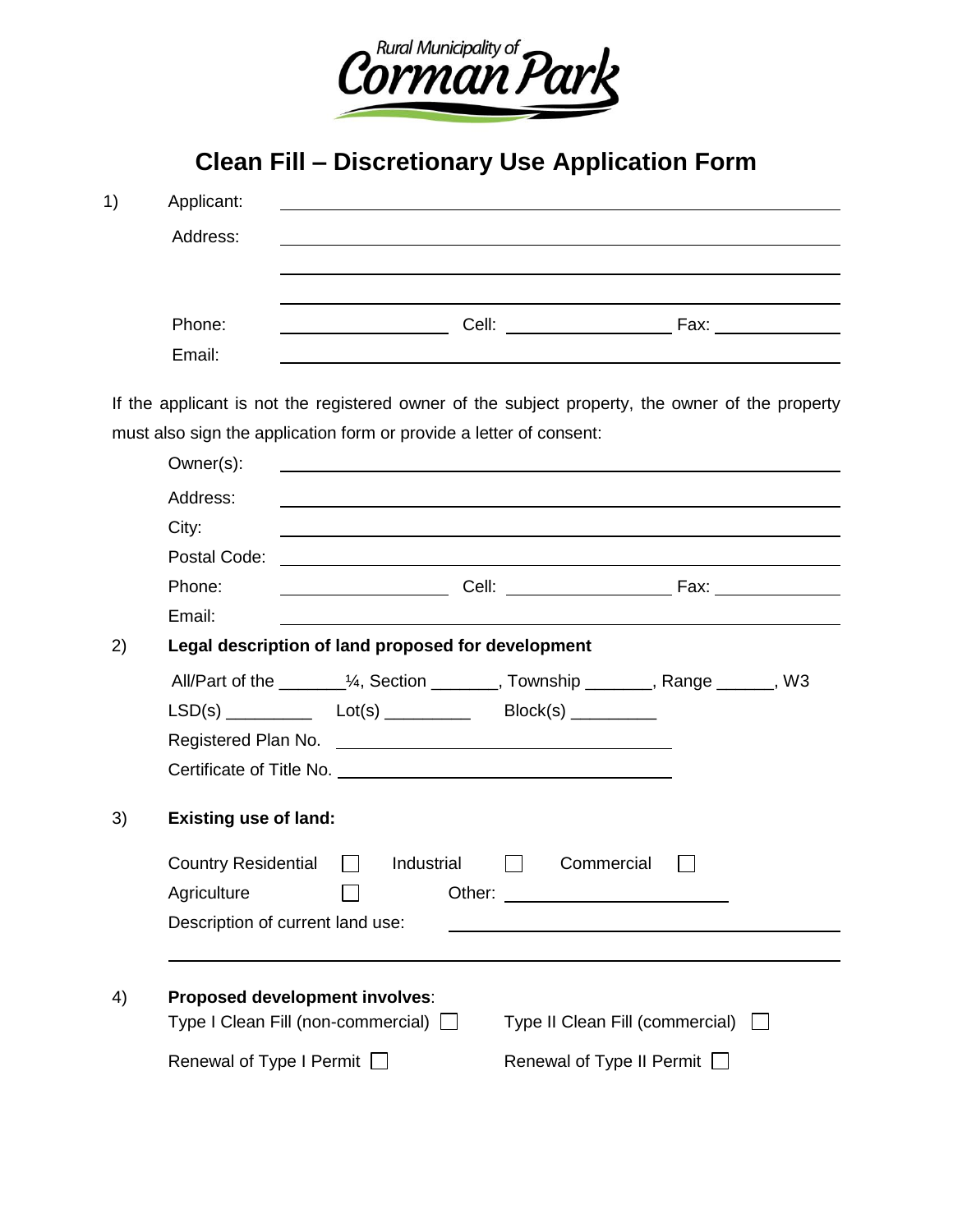| Does the operation involve any processing activities?                                                                |        |                               |
|----------------------------------------------------------------------------------------------------------------------|--------|-------------------------------|
| <b>No</b><br>Yes                                                                                                     |        |                               |
|                                                                                                                      |        |                               |
| <b>Surrounding land uses:</b>                                                                                        |        |                               |
| Are any of the following within 1.6 km (1 mile)?                                                                     | Yes/No | If Yes, Please State Distance |
| a) Residential Site                                                                                                  |        |                               |
|                                                                                                                      |        |                               |
|                                                                                                                      |        |                               |
| <b>Industrial or Commercial Site</b>                                                                                 |        |                               |
|                                                                                                                      |        |                               |
|                                                                                                                      |        |                               |
| Stream or Large Body of Water                                                                                        |        |                               |
| b) Recreation or Conservation Site<br>C)<br>d) Sewage Lagoon or Land Fill<br>e) Urban Municipality<br>f)<br>g) Other |        |                               |
| <b>Operational details:</b>                                                                                          |        |                               |
| a. Identification of safeguards to minimize noise, dust and odours                                                   |        |                               |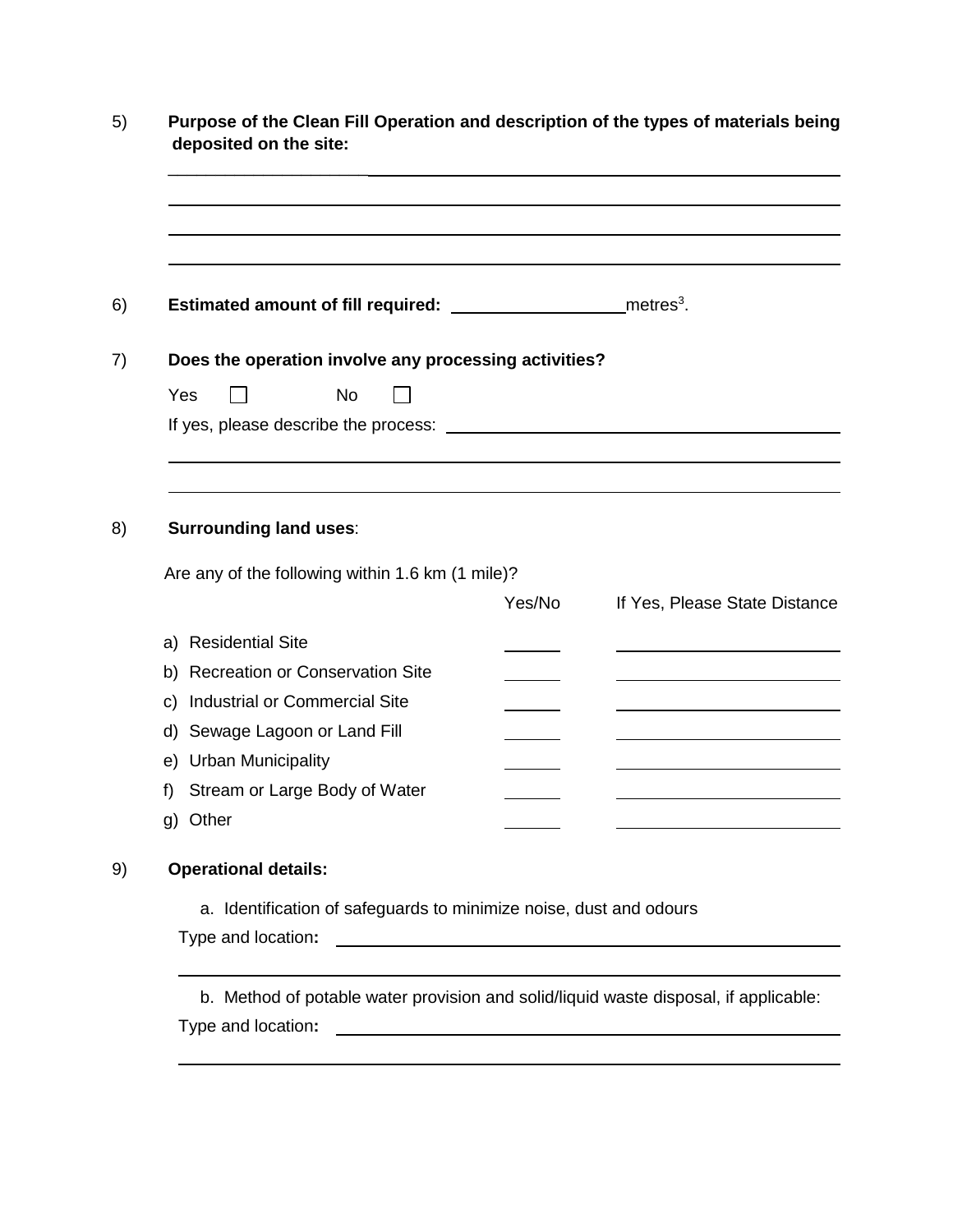|                                   | Type and location:<br><u> 1989 - Johann Harry Harry Harry Harry Harry Harry Harry Harry Harry Harry Harry Harry Harry Harry Harry Harry</u>                                                                                   |            |  |  |  |  |  |  |
|-----------------------------------|-------------------------------------------------------------------------------------------------------------------------------------------------------------------------------------------------------------------------------|------------|--|--|--|--|--|--|
|                                   |                                                                                                                                                                                                                               |            |  |  |  |  |  |  |
|                                   | Proposed hours and days of operation: (circle all that apply)                                                                                                                                                                 |            |  |  |  |  |  |  |
|                                   | <b>Collection:</b><br>M T W Th F S S<br>Hours of operation from ______ to ______                                                                                                                                              |            |  |  |  |  |  |  |
|                                   | Processing: M T W Th F S S<br>Hours of operation from ______ to ______                                                                                                                                                        |            |  |  |  |  |  |  |
|                                   | Hauling:<br>M T W Th F S S<br>Hours of operation from ______ to ______                                                                                                                                                        |            |  |  |  |  |  |  |
|                                   | Haul months (circle all that apply):                                                                                                                                                                                          |            |  |  |  |  |  |  |
|                                   | May Jun Jul<br>Feb<br>Mar<br>Jan<br>Apr<br>Aug<br><b>Sep</b><br><b>Nov</b><br>Oct                                                                                                                                             | <b>Dec</b> |  |  |  |  |  |  |
| Level of Usage of Haul Roads:     |                                                                                                                                                                                                                               |            |  |  |  |  |  |  |
| Average daily number round trips: |                                                                                                                                                                                                                               |            |  |  |  |  |  |  |
|                                   |                                                                                                                                                                                                                               |            |  |  |  |  |  |  |
|                                   | Annual frequency of maximum daily hauls:                                                                                                                                                                                      |            |  |  |  |  |  |  |
|                                   | Trailer capacity (metric tonne/trailer): Non-trailery and the capacity of the capacity of the capacity of the capacity of the capacity of the capacity of the capacity of the capacity of the capacity of the capacity of the |            |  |  |  |  |  |  |
|                                   | Trucks will be using engine retarder braking systems:<br>Yes<br>No                                                                                                                                                            |            |  |  |  |  |  |  |
|                                   | Is a new approach from a municipal road or provincial highway required?                                                                                                                                                       |            |  |  |  |  |  |  |
|                                   | Yes<br>No                                                                                                                                                                                                                     |            |  |  |  |  |  |  |
|                                   |                                                                                                                                                                                                                               |            |  |  |  |  |  |  |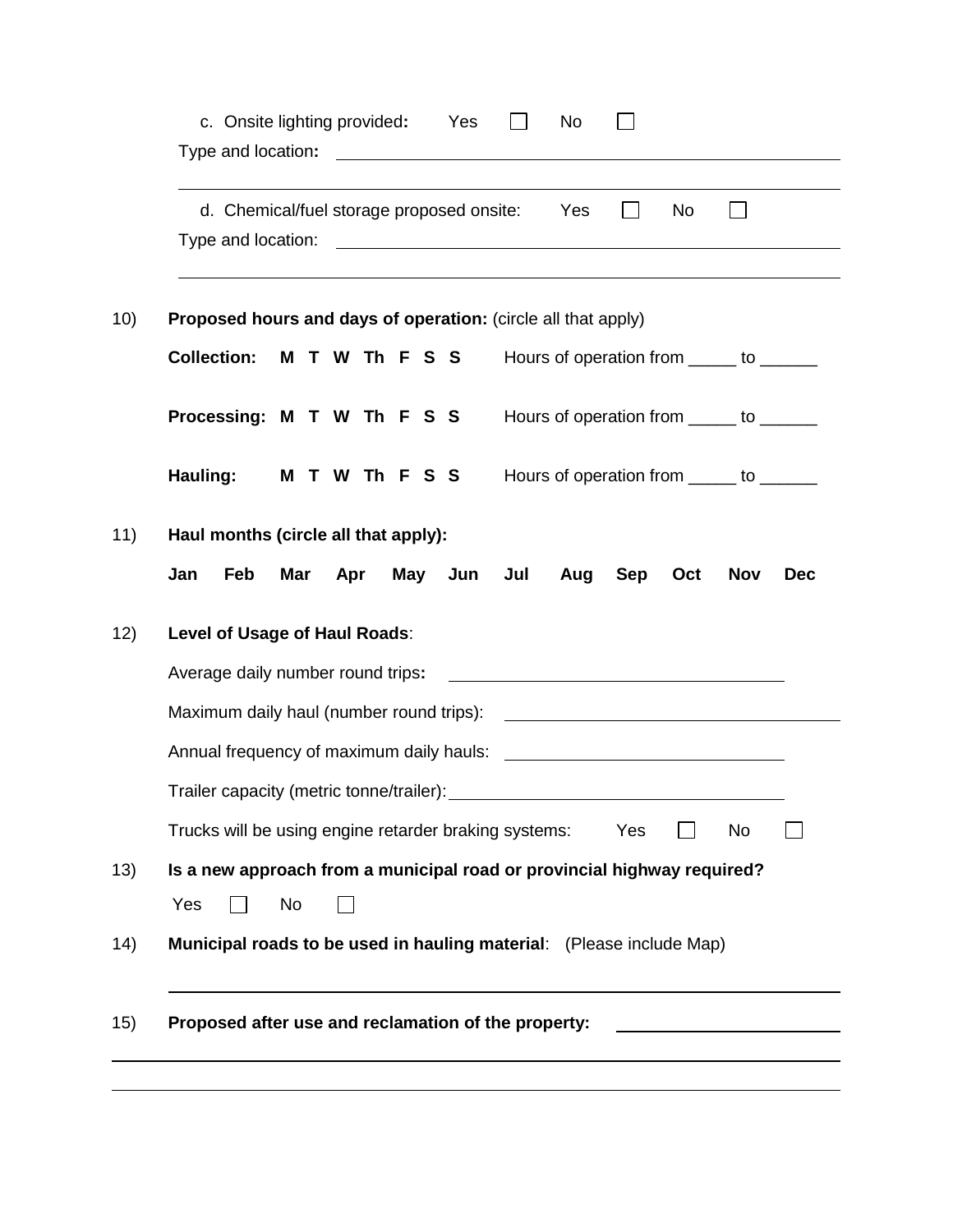| 16)          | How will onsite and offsite drainage be managed? Describe the topography of the                                                                                                                                                                                                                                                |  |  |  |  |
|--------------|--------------------------------------------------------------------------------------------------------------------------------------------------------------------------------------------------------------------------------------------------------------------------------------------------------------------------------|--|--|--|--|
|              | property and graphically identify contours, drainage ways or water bodies/streams, etc.                                                                                                                                                                                                                                        |  |  |  |  |
|              |                                                                                                                                                                                                                                                                                                                                |  |  |  |  |
|              |                                                                                                                                                                                                                                                                                                                                |  |  |  |  |
| 17)          | Does the property exhibit any natural or manmade hazardous conditions such as<br>flooding, slope instability or ground contamination?                                                                                                                                                                                          |  |  |  |  |
|              | Yes<br>No                                                                                                                                                                                                                                                                                                                      |  |  |  |  |
|              | If yes, please provide appropriate information such as geotechnical reports, drainage<br>plans, Environmental Site Assessments, etc. to assess the property.                                                                                                                                                                   |  |  |  |  |
| 18)          | Please visit http://www.pcs.gov.sk.ca/landsearch to perform a free Heritage Sensitivity<br>Search. Correspondence/clearance reports must be attached with application.                                                                                                                                                         |  |  |  |  |
| 19)          | Please visit https://gisappl.saskatchewan.ca/Html5Ext/?viewer=habisask to perform a<br>free Wildlife Application Search for viewing rare and endangered element<br>occurrences Correspondence/clearance reports must be attached with application.                                                                             |  |  |  |  |
|              | If natural, historical or heritage resources exist what strategy is proposed to mitigate the                                                                                                                                                                                                                                   |  |  |  |  |
|              | effects, or integrate these resources into the proposed operation?                                                                                                                                                                                                                                                             |  |  |  |  |
|              |                                                                                                                                                                                                                                                                                                                                |  |  |  |  |
| 20)          | <b>Declaration by Applicant</b>                                                                                                                                                                                                                                                                                                |  |  |  |  |
|              |                                                                                                                                                                                                                                                                                                                                |  |  |  |  |
|              | in the Province of Saskatchewan, solemnly declare that all of the above statements within this<br>application are true, and I make this solemn declaration conscientiously believing it to be true<br>and knowing that it is of the same force and effect as if made under oath and by virtue of "The<br>Canada Evidence Act". |  |  |  |  |
| application. | I further agree to indemnify and hold harmless the Municipality from and against any claims,<br>demands, liabilities, costs or damages related to the development undertaken pursuant to this                                                                                                                                  |  |  |  |  |
|              | <b>APPLICANT SIGNATURE:</b><br>DATE: ______________                                                                                                                                                                                                                                                                            |  |  |  |  |
|              | LANDOWNER SIGNATURE: New York CANDOWNER SIGNATURE:<br>DATE:<br>(required if differs from applicant)                                                                                                                                                                                                                            |  |  |  |  |

**For Office Use Only** Date Received: Receipt Number: Amount Paid: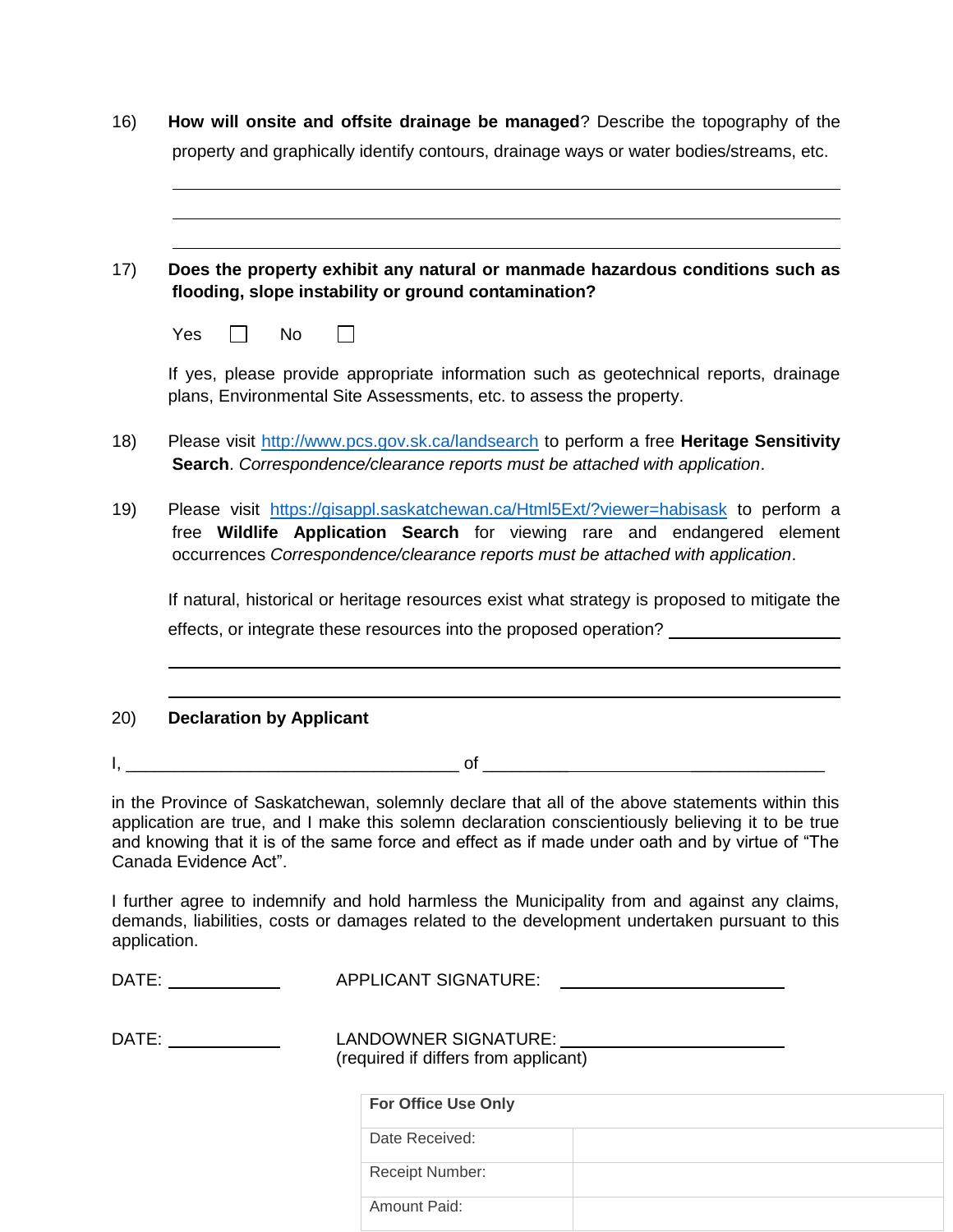### **Site Plan**

In order to process the discretionary use application, all submissions must include a completed site plan of the proposed project; submission of an incomplete site plan will be considered as an incomplete application and returned to the applicant:

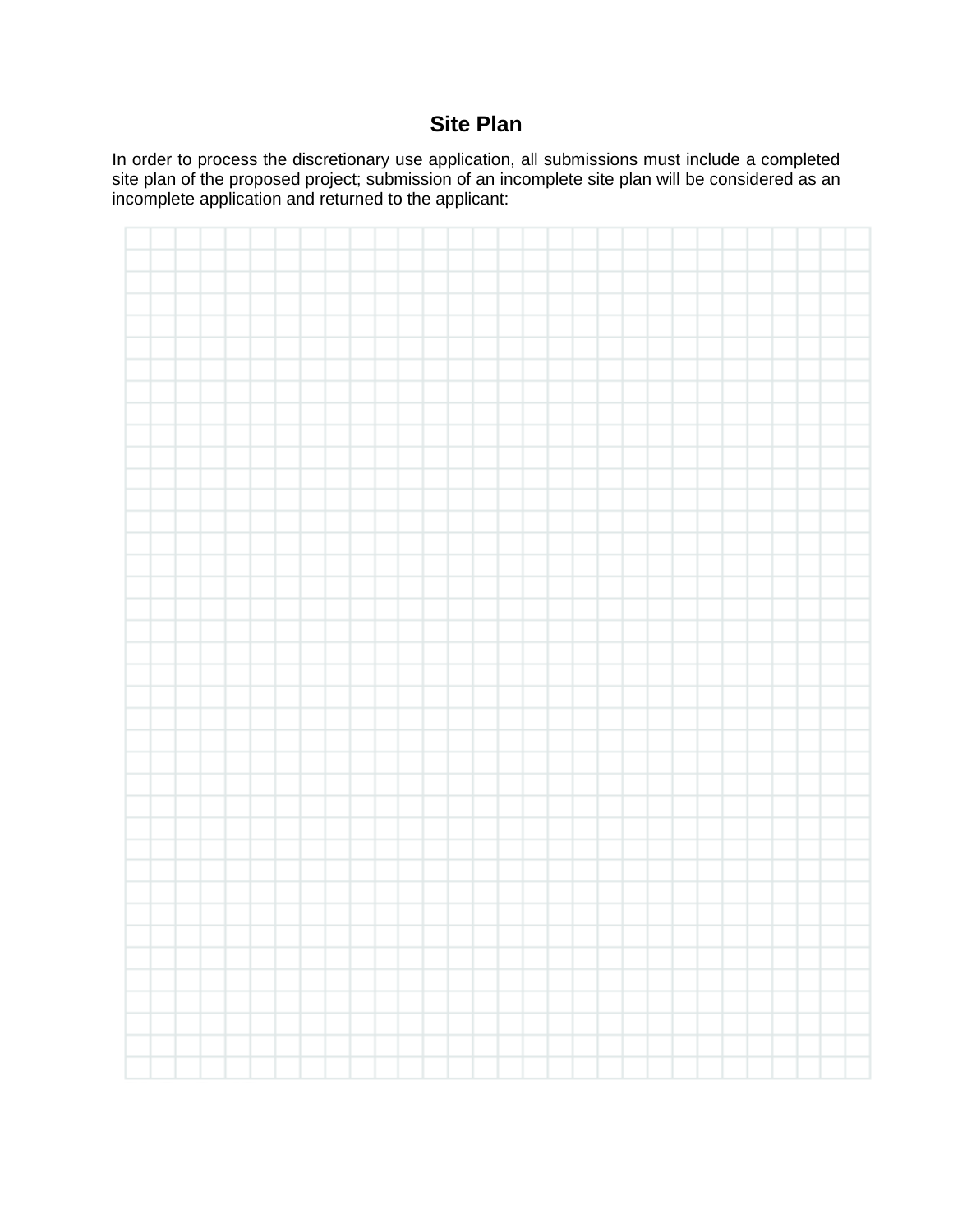

# **Clean Fill – Discretionary Use Application Form**

The Zoning Bylaws enforced within Corman Park provides for discretionary land use and development which are deemed by Council to have one or more features or potential effects that warrant a proposal-specific review and which specifically require approval by a resolution of Council prior to initiating any activity or building construction.

#### **Application Fees: \$775.00**

*Where development for which a permit is required has commenced prior to the issuance of such permit, an additional fee shall be paid in an amount equal to 100% of the permit fee*.

In addition to the above noted fees, the applicant shall be solely responsible for all costs associated with:

- a. satisfying Council's public notification policy;
- b. engagement of the necessary planning, engineering, legal or other professional expertise necessary to review an application and/or implement Council's decision; and
- c. registration of an interest on the title of the property proposed for development as prescribed by the Information Services Corporation (Land Titles).

The Municipality may at its discretion require a discretionary use proponent to provide a retainer in the amount of \$400.00 to be applied to the professional costs identified above.

#### **Application Requirements**

The following application requirements apply to initiate the review process. Additional information may be requested following initial review:

- a. a completed **application form** and **reclamation cost estimate calculations** (attached);
- b. receipt of full **payment** of the applicable application fee;
- c. a scaled **site plan** drawing showing, in detail, the site of the proposed discretionary use and including the following at a minimum:
	- north arrow and boundaries of the parcel including approximate dimensions;
	- location and dimensions of proposed filling, processing or storage activity on the property including the phasing and subsequent reclamation areas;
	- location of any accessory uses including but not limited to proposed hazardous material storage areas, fuel storage and handling, and wash down areas;
	- location and type of existing proposed berming, fences, hedges, and tree lines;
	- location and dimensions of existing and/or proposed buildings and structures and distances from the property boundaries;
	- location of all existing and proposed approaches, driveways and parking areas;
	- location, intensity, type, size and direction of all outdoor lighting;
	- location of all distinguishing physical features located on or adjacent to the property including but not limited to standing water, sloughs, streams, drainage ways, culverts, wetlands, slopes, bluffs, etc.; and
	- location of all existing and proposed utilities, easements or utility rights-of-way.

*Disclaimer: The information provided within this application is not intended to remove or replace established bylaws and should not be given any legal status. The original bylaws, policies, and regulations should be consulted for official purposes.*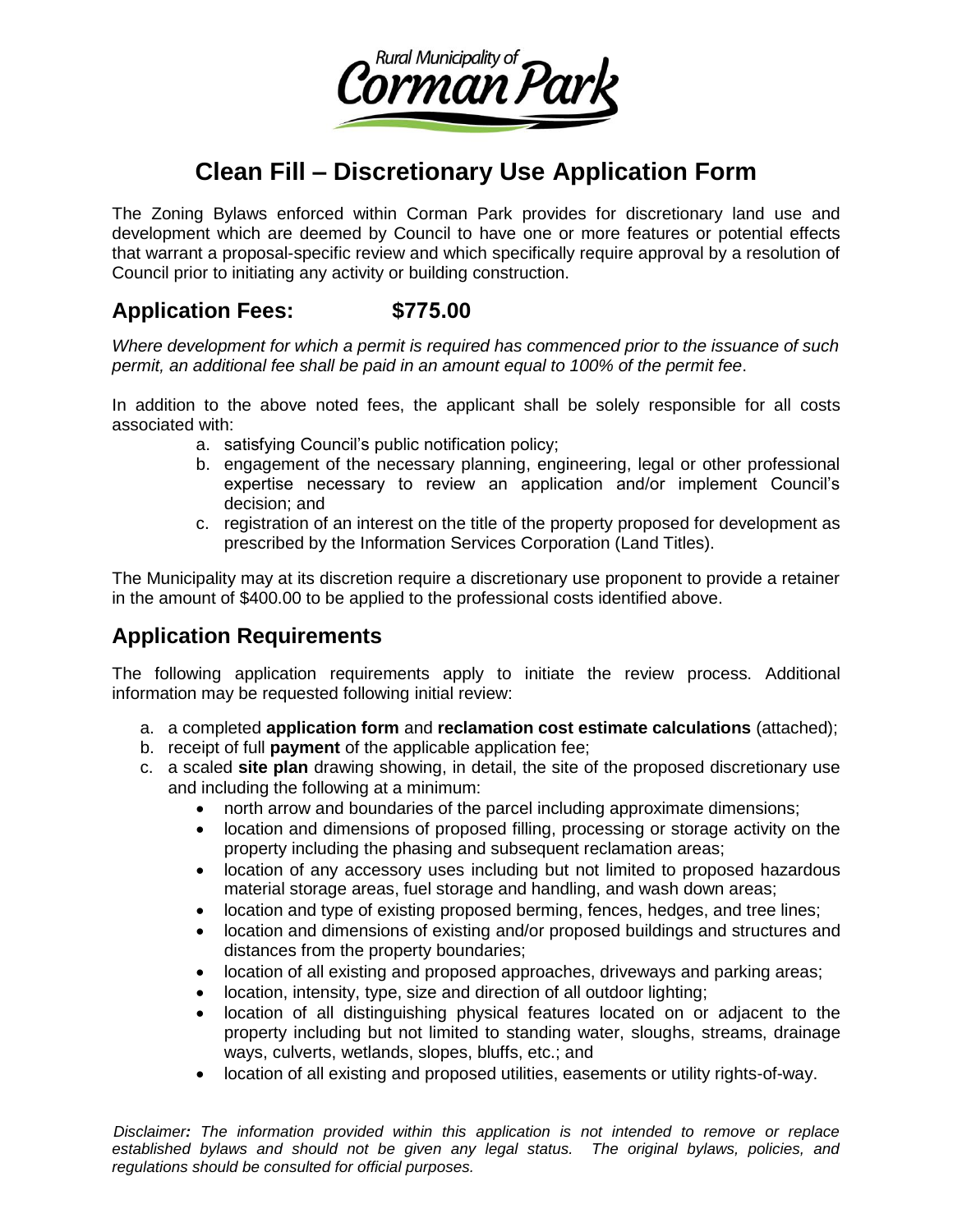#### **Public Notification**

Once the Planning Department has deemed the application complete, a summary of the applicant's proposal including a map or site plan will be mailed out to various provincial departments, public agencies and to all landowners within a 1.6 km (1 mile) radius of the subject property for comment. In addition, the comment form will be circulated to property owners adjacent to the proposed haul roads to obtain input on the proposed use.

All of the above contacts will provided with a minimum of 21 days from the date of mailing to provide written comments. A contact number for the applicant and the Planning Department will be included on the comment form to allow ratepayers to have direct contact to discuss any concerns that may arise. Any written comments received will be included in the report provided to Council for consideration.

The applicant is responsible for all costs associated with this public notification and will be invoiced as such.

#### **Decisions**

Once the landowner comment period has elapsed and the Planning Department has reviewed all the required information, they will write a planning report including a recommendation to R.M. Council for approval or refusal based on the merits of the discretionary use application. Council will consider the recommendation of the Planning Department as well as any written or verbal landowner responses received during the process. Council has the ability to approve, approve with conditions or refuse a discretionary use application.

**The timing of the decision associated with the notification, review and approval process will depend solely on the completeness and quality of information provided.** Generally, once the required time for receiving responses to the written notifications has elapsed, and time is provided to address any concerns raised by ratepayers, a report is generated and presented to R.M. Council on behalf of the applicant by the Planning Department at its next regularly scheduled meeting. Under normal conditions, this process can be completed within 45-60 days of receiving a completed application.

A full summary of the discretionary use process is appended to this application form.

## **Appeals**

Council may approve the application, reject the application, or approve the application with conditions, including a condition limiting the length of time that the use may be conducted on the site in order to secure the objectives of the Zoning Bylaw.

*The Planning and Development Act, 2007* limits the ability for an applicant to only appeal any conditions of approval applied by Council. There is no ability to appeal Council's refusal of a discretionary use application.

A notice of appeal must be provided to the North Corman District Development Appeals Board Secretary along with the required fee **no later than 30 days** from receiving a copy of the written decision from the Planning Department. A **\$300.00 appeal fee** is required and must be submitted with the notice of appeal to the **Secretary of the North Corman District Development Appeals Board, 111 Pinehouse Drive, Saskatoon, SK, S7K 5W1.**